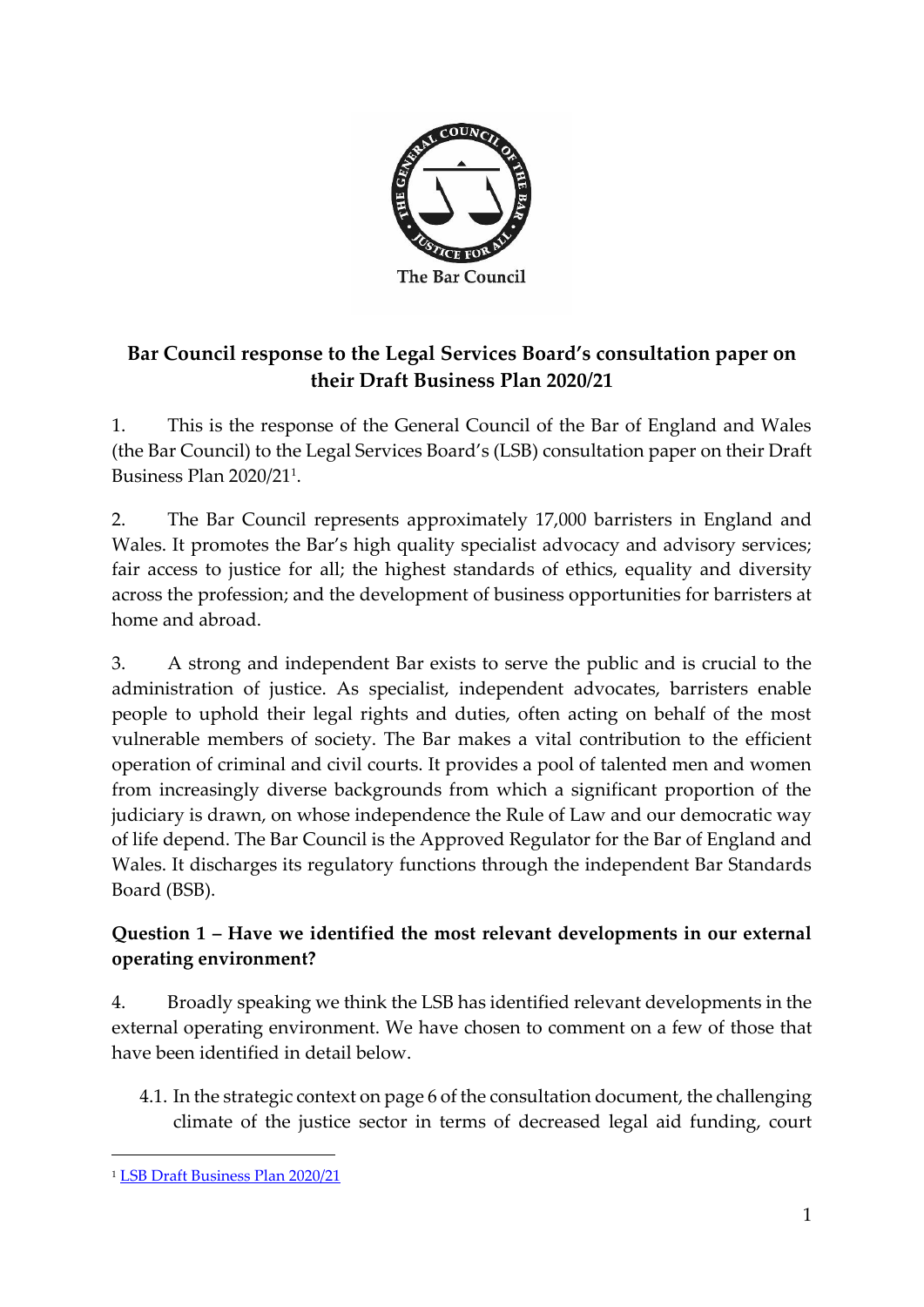closures and an increase in litigants in person is referred to. We agree that these are significant factors in the external environment and the Bar Council has consistently highlighted these issues, including in the Bar Council Manifesto where we asserted that a properly funded justice system will lead to a strong and effective justice system.<sup>2</sup> We agree that Brexit and the Commission on Justice in Wales are also significant developments. The former has implications for the international practice of barristers and solicitors and the attractiveness of the UK as a centre for international dispute resolution. As such, the Bar Council's work to secure the best possible outcome for the public and the profession through the coordination of its Brexit Working Committee and the EU Law Committee continues.

4.2. The bedding in of the BSB's 2019 transparency rules are relevant in the context of barristers with many chambers still adapting to the changes and the BSB beginning to conduct spot-checks on their compliance with them.

5. Additional developments in the external operating environment that we would like the LSB to consider include the Fifth Anti-Money Laundering Directive, the review of BSB Handbook and the new education and training arrangements for the Bar. More detail on each of these issues is below:

- 5.1. The [Money Laundering, Terrorist Financing and Transfer of Funds](http://www.legislation.gov.uk/uksi/2017/692/contents/made)  [\(Information on the Payer\) Regulations 2017](http://www.legislation.gov.uk/uksi/2017/692/contents/made) were updated by the new [Money](http://www.legislation.gov.uk/uksi/2019/1511/contents/made)  [Laundering and Terrorist Financing \(Amendment\) Regulations 2019](http://www.legislation.gov.uk/uksi/2019/1511/contents/made) on 10 January 2020. These changes were brought in by the EU's 5<sup>th</sup> Money [Laundering Directive](https://eur-lex.europa.eu/legal-content/EN/TXT/?uri=CELEX:32018L0843) (which the UK will continue to comply with post-Brexit). Whilst the changes will affect the whole legal sector, the key changes affecting barristers include an expanded definition of tax advisors, further requirements for carrying out Customer Due Diligence, and a new requirement to report discrepancies on the Companies House register. Consequently, the Bar Council's extensive guidance<sup>3</sup> provided to the barrister profession will again change this year and barristers will need to assess if and how the changes will affect their practice.
- 5.2. The BSB Handbook is currently being reviewed by the BSB and is likely to be subject to change later this year. Whilst we do not yet know the degree of change the BSB has in mind, the profession, the Bar Council Ethical Enquiries team and Ethics Committee will need to adapt to any new format and substantive changes that are made to the Core Duties, Rules and Guidance. For example, the Bar Council may need to amend many of the 137 ethics and

<sup>2</sup> [Bar Council Manifesto 2019, page 2](https://www.barcouncil.org.uk/uploads/assets/c0b58ad3-c792-4b14-86902111af03eeb0/Bar-Council-Manifesto-2019.pdf)

<sup>&</sup>lt;sup>3</sup> [Guidance](https://www.barcouncilethics.co.uk/wp-content/uploads/2017/10/Money-Laundering-and-Terrorist-Financing-updated-20182.pdf)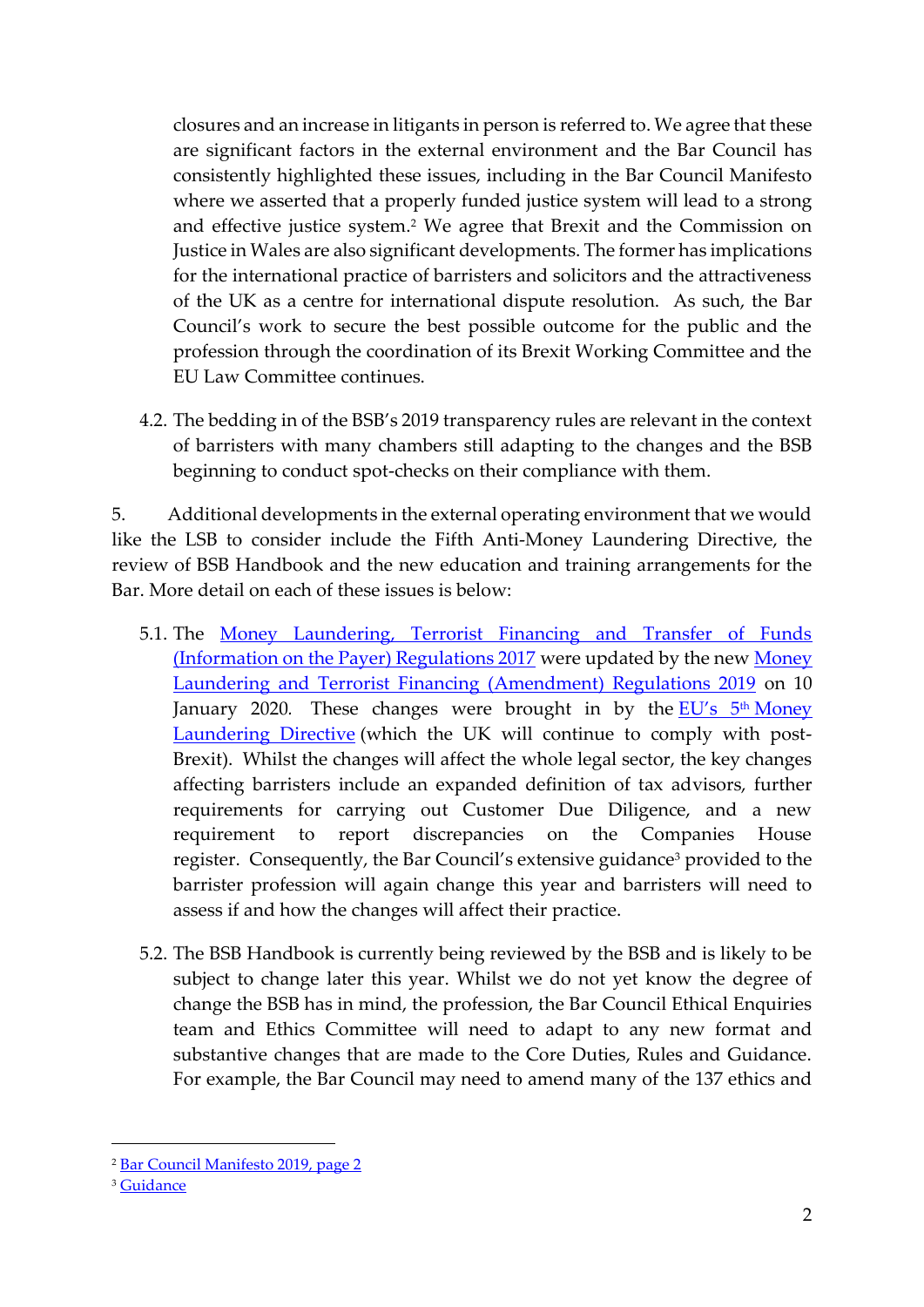practice documents it makes available to the profession on its Ethics and Practice Hub<sup>4</sup>.

5.3. The BSB's 'Future Bar Training' programme of reform has brought significant changes to the education and training of barristers. These changes include the ability of students to attain the three components of Bar Training through any one of the four approved training pathways.<sup>5</sup> In December 2021 the first new Professional Ethics centralised assessment will take place, where students will sit the BSB examination during pupillage or the work-based learning component rather than during the vocational component of training. There will still be an assessment set by Authorised Education and Training Organisations during the vocational component. Negotiation skills will be a mandatory part of the non-practising period of pupillage from September 2021. In addition, it will no longer be mandatory to complete forensic accounting or practice management courses.<sup>6</sup>

#### **Question 2 – What do you see as the key priorities/issues to be addressed by legal services regulation?**

6. We consider that the LSB's core focus should be discharge of its statutory functions in a way that is proportionate and promotes cost-effective regulation by the frontline regulators as well as being compliant with the Legal Services Act 2007.

7. We are very concerned with the 20% increase in budget the Office for Legal Complaints (OLC) proposed in its recent consultation titled, "OLC Corporate Strategy 2020-23 consultation paper" <sup>7</sup> and would ask that because the LSB is responsible for approving its budget, it robustly scrutinises their budget proposals. As the LSB is aware, the budget for the OLC is funded by the authorised persons whose clients have access to Legal Ombudsman services. Consequently, any increase in their budget will be funded by barristers and other legal professionals. Such an increase would require strong justification and more notice. The timing of the proposed increase demonstrates a lack of planning and consideration of the fact that the Bar Council and Practicing Certificate Fee levels have already been set for the budget year 2020/21.

<sup>4</sup> <https://www.barcouncilethics.co.uk/>

<sup>5</sup> [https://www.barstandardsboard.org.uk/training-qualification/bar-qualification-manual/part-1](https://www.barstandardsboard.org.uk/training-qualification/bar-qualification-manual/part-1-overview/b2-approved-pathways.html) [overview/b2-approved-pathways.html](https://www.barstandardsboard.org.uk/training-qualification/bar-qualification-manual/part-1-overview/b2-approved-pathways.html)

<sup>6</sup> [https://www.barstandardsboard.org.uk/training-qualification/bar-qualification-manual/part-2-for](https://www.barstandardsboard.org.uk/training-qualification/bar-qualification-manual/part-2-for-students-pupils--transferring-lawyers/c5-assessment-of-pupils-and-compulsory-courses.html)[students-pupils--transferring-lawyers/c5-assessment-of-pupils-and-compulsory-courses.html](https://www.barstandardsboard.org.uk/training-qualification/bar-qualification-manual/part-2-for-students-pupils--transferring-lawyers/c5-assessment-of-pupils-and-compulsory-courses.html)

<sup>7</sup> [https://www.legalombudsman.org.uk/wp-content/uploads/2019/12/FINAL-STRATEGY-2020-23-](https://www.legalombudsman.org.uk/wp-content/uploads/2019/12/FINAL-STRATEGY-2020-23-Consultation.pdf) [Consultation.pdf](https://www.legalombudsman.org.uk/wp-content/uploads/2019/12/FINAL-STRATEGY-2020-23-Consultation.pdf)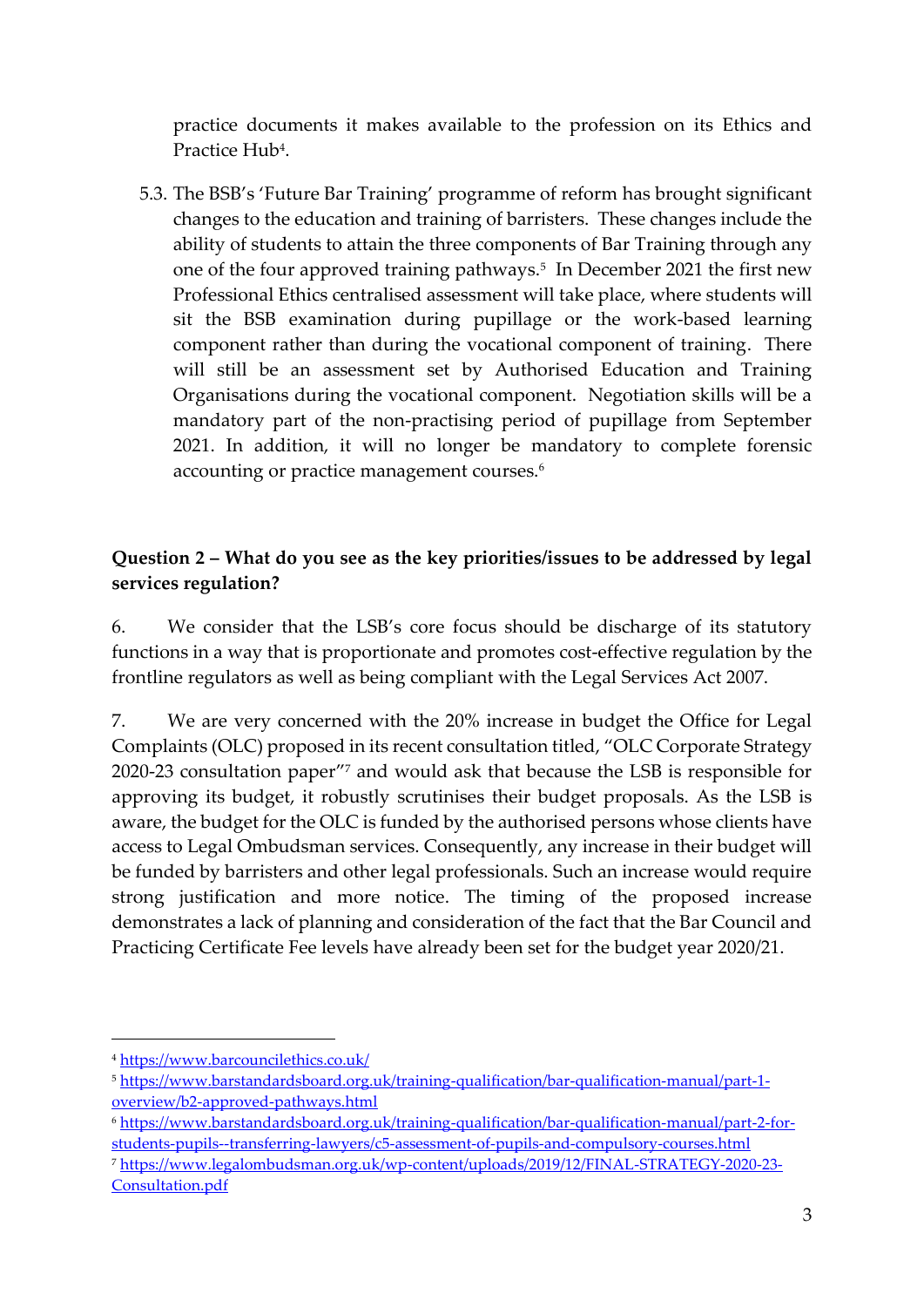8. This concern over the OLC budget is compounded by the Legal Ombudsman's recent discussion paper titled, "Transparency and Reporting Impact"<sup>8</sup> , in which it explores increasing the information that it makes available to consumers, legal service providers and others. If the Legal Ombudsman realised their full ambition, the budget would increase dramatically. Whilst we support the principle and aims of transparency, we think that the Legal Ombudsman could achieve a similar goal without any increase in its budget by reorganising the presentation of information it already holds on its current website. In our response to the discussion paper, we addressed the difficulties of navigating the Legal Ombudsman's website and the lack of availability of clear and well-presented information for consumers.<sup>9</sup> Again, we urge the LSB to use its position to scrutinise the cost effectiveness of these plans.

9. We would like to highlight that the LSB has recently initiated some projects that impact the Bar Council significantly. For example, the Internal Governance Rules (IGR) project, still ongoing, required responses to three consultations (with a fourth consultation underway, focussing on Regulatory Performance and Proposed Regulatory Independence Monitoring) and significant work by senior office holders at the Bar Council, detracting resources away from other important work. The fact that the LSB proposed rules that the Bar Council viewed as *ultra vires*, made the process more time-consuming and costly than it might otherwise have been.

10. Similarly, the LSB has recently launched a Call for Evidence on the topic of ongoing competence<sup>10</sup> and is beginning to look at section 51 permitted purpose funding. Both are high priority for the Bar Council and like the IGR project, will require significant resources if we are to engage adequately. We are a small organisation with a budget that reflects this and as such, our work on LSB projects inevitably means that other important work we do in relation to fulfilling the regulatory objectives is impacted.

11. We would like to request that the LSB remains conscious of the boundaries of its role as defined by the Legal Services Act 2007 as well as the organisational and opportunity costs of regulatory change and adopts a more proportionate approach in future.

<sup>8</sup> [https://www.legalombudsman.org.uk/wp-content/uploads/2019/11/Updated-transparency](https://www.legalombudsman.org.uk/wp-content/uploads/2019/11/Updated-transparency-discussion-paper-November-2019.pdf)[discussion-paper-November-2019.pdf](https://www.legalombudsman.org.uk/wp-content/uploads/2019/11/Updated-transparency-discussion-paper-November-2019.pdf)

<sup>9</sup> [https://www.barcouncil.org.uk/uploads/assets/0ca7c546-9677-423d-9ad862175f75a851/Bar-Council](https://www.barcouncil.org.uk/uploads/assets/0ca7c546-9677-423d-9ad862175f75a851/Bar-Council-response-to-LeO-transparency-discussion-paper-Jan-2020.pdf)[response-to-LeO-transparency-discussion-paper-Jan-2020.pdf](https://www.barcouncil.org.uk/uploads/assets/0ca7c546-9677-423d-9ad862175f75a851/Bar-Council-response-to-LeO-transparency-discussion-paper-Jan-2020.pdf)

<sup>10</sup> [https://www.legalservicesboard.org.uk/wp-content/uploads/2020/01/LSB-ongoing-competence-call](https://www.legalservicesboard.org.uk/wp-content/uploads/2020/01/LSB-ongoing-competence-call-for-evidence.pdf)[for-evidence.pdf](https://www.legalservicesboard.org.uk/wp-content/uploads/2020/01/LSB-ongoing-competence-call-for-evidence.pdf)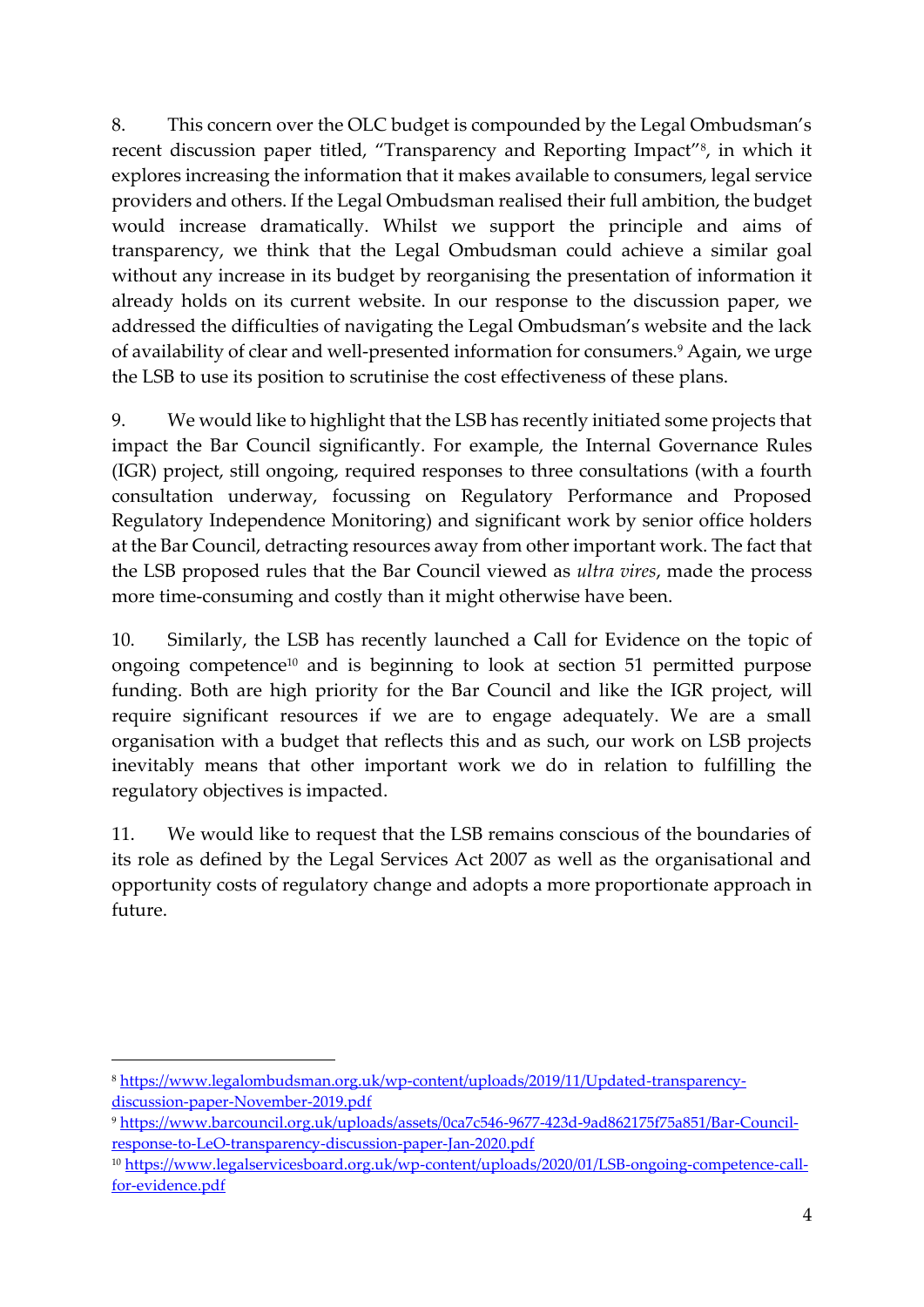#### **Question 3 – What are your views on our current approach to market intelligence and how would you like us to develop this function going forward?**

12. We find the LSB's primary research useful, particularly those that focus on consumer needs and LawTech. We appreciate that its collaboration with other legal sector organisations such as the Law Society helps keep the cost of commissioning such research down and support this approach. We consider that the LSB is well placed to conduct this research on behalf of the legal sector.

13. In relation to the idea of a "standing panel of members of the public", we would like more information on what is proposed and how much it would cost. We can see that it may be useful to have such a resource but query whether it would duplicate the function of the Legal Services Consumer Panel in any way. If so, we would query its purpose.

### **Question 4 – What are your views on our plans to move away from a strategy for the LSB towards a strategy for legal services and their regulation, highlighting gaps and opportunities across the market?**

14. We support the consultative and evidence-based approach being taken and look forward to engaging with the LSB in this process. We also agree that reflection on the last ten years will be helpful to better understand and learn from challenges that have arisen, build on successes and ultimately inform the next strategy.

### **Question 5 – Do you have any comments on our proposed business plan and work for 2020/21? Are there any workstreams that you disagree with? Is there any work that you think we should pursue that is not currently included?**

15. As mentioned above, we believe that the LSB's discharge of its statutory functions should be given priority in its business plan for the coming year.

16. We share the LSB's desire to see the Legal Ombudsman disseminate learning of use to the Bar, to help it improve client relations, customer services and first tier complaints handling. We understand this ambition is shared by the Ombudsman. We have over the last couple of years held two seminars on best practice in complaints handling with the Ombudsman for the benefit of the profession and plan to deliver another one this year.

17. In relation to the review of the Practicing Certificate Fee approval process and s.51 permitted purpose non-regulatory expenditure, we wish to emphasise the importance of this type of funding to the delivery of activities by the Bar Council in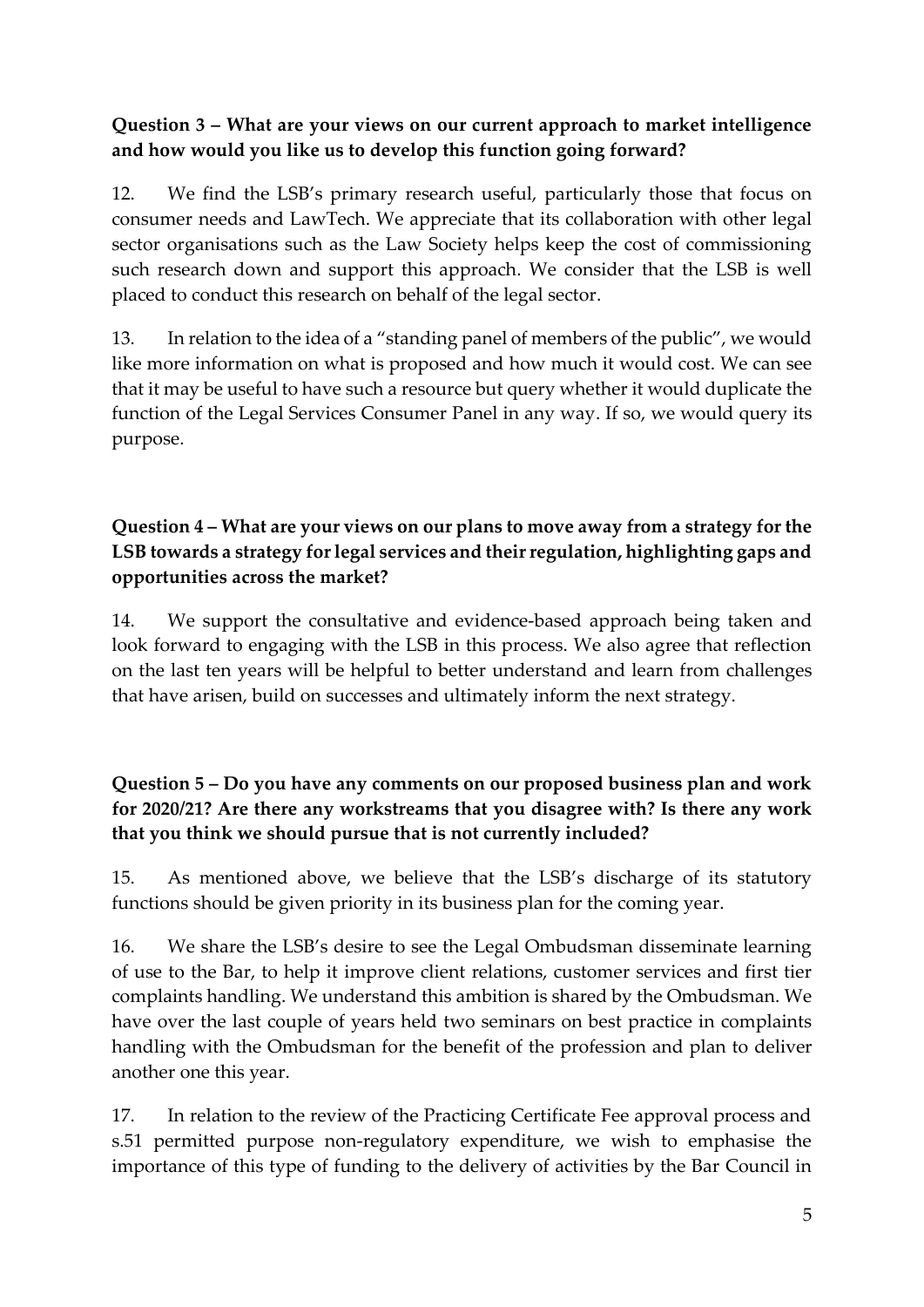the public interest. Examples are numerous and include its law reform and PLE work as well as its delivery of ethical and practice management advice notes to barristers and chambers.

18. In terms of the LSB's ongoing competence project, we are pleased to see that the first phase of the project is starting by examining what systems are already in place for each of the legal professions.

19. What we said in our response<sup>11</sup> to last year's consultation by the LSB on its business plans remains relevant;

*"The Bar Council is committed to ensuring that barristers meet the high standards expected of them by their clients and the courts. This is currently achieved by a combination of regulation and supportive representative activities and is underpinned by the professionalism and commitment to the administration of justice that defines the majority of those practising at the Bar.* 

*In terms of regulation, all barristers must comply with the BSB's Handbook which details the code of conduct as well as the qualification, practise and disciplinary rules. The BSB requires new practitioners to complete the New Practitioners' Programme in their first three years of practice and to comply with the Established Practitioners' Programme thereafter. The latter was recently introduced, replacing the previous continuous professional development system which included mandatory accredited training. The Established Practitioners' Programme by contrast allows barristers to determine their own training needs, with spot checks from the BSB to ensure compliance. The BSB has defined the standards expected for new practitioners in their Professional Statement for Barristers. In addition, chambers are supervised by the BSB according to their risk and impact. This ensures that chambers are run competently and in compliance with the BSB Handbook. The BSB's disciplinary system assesses barristers who are accused of misconduct and disciplines them accordingly with disbarment as the ultimate sanction.* 

*Barristers wishing to operate at a certain level or to do certain types of work often have to become accredited to do so. For example, to become a Queen's Counsel a barrister must be independently assessed by the independent Queen's Counsel Selection Panel. Similarly, barristers wishing to join specialist panels such as the Treasury Counsel or the Attorney General's civil panel counsel, must meet a certain standard, as do barristers wishing to prosecute on behalf of the Crown Prosecution Service (they have* 

<sup>11</sup> [https://www.barcouncil.org.uk/uploads/assets/3959870f-c78c-430d-](https://www.barcouncil.org.uk/uploads/assets/3959870f-c78c-430d-99a8352bf0cb3525/barcouncilresponsetolsbbusinessplan2019-20consultationdraftasd.pdf)[99a8352bf0cb3525/barcouncilresponsetolsbbusinessplan2019-20consultationdraftasd.pdf](https://www.barcouncil.org.uk/uploads/assets/3959870f-c78c-430d-99a8352bf0cb3525/barcouncilresponsetolsbbusinessplan2019-20consultationdraftasd.pdf)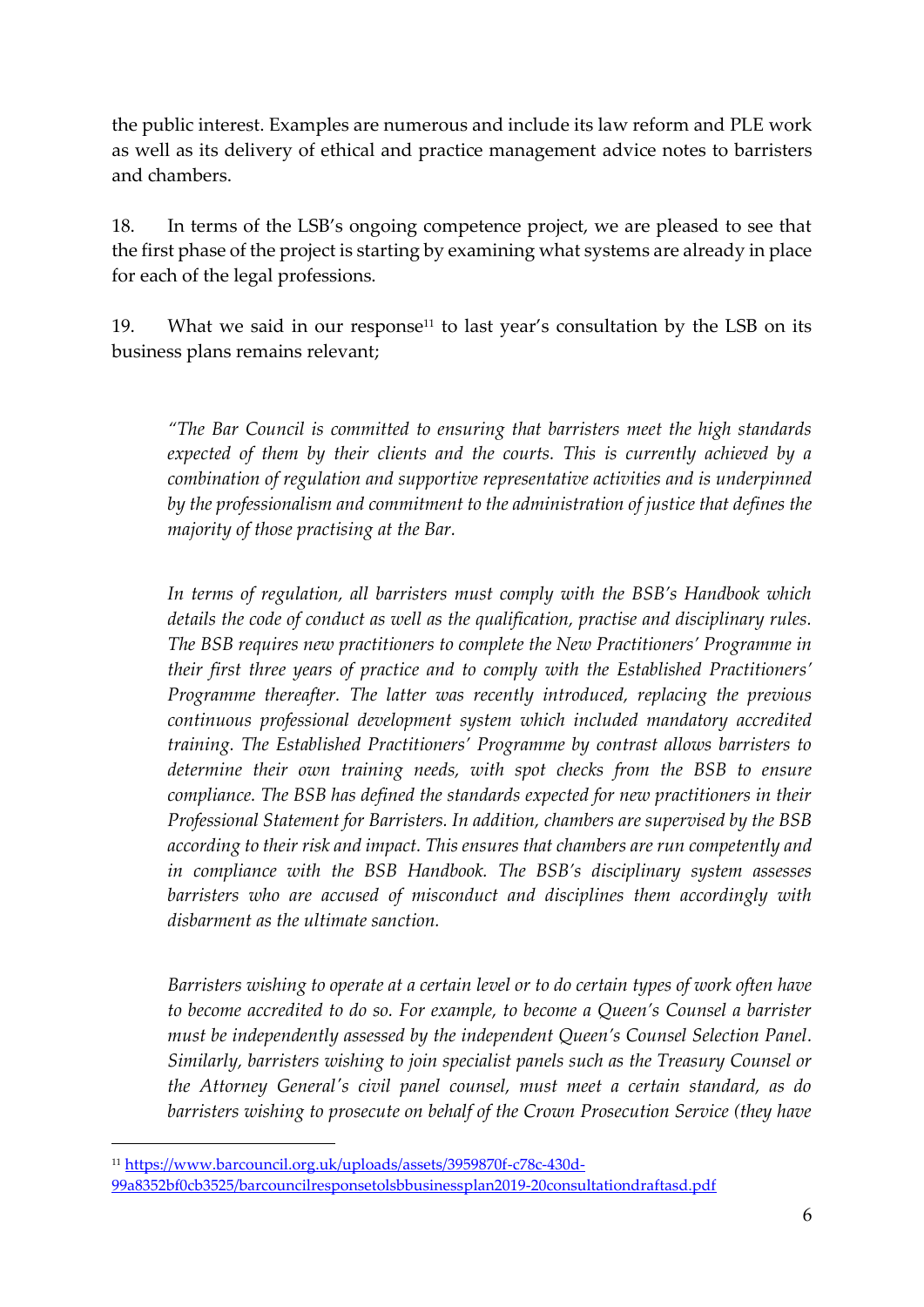*4 levels of panel). Barristers wanting to practice in the youth courts must register with the BSB during the authorisation to practice process before undertaking such work.*

*The Bar Council runs training courses on a number of practice related matters such as Public Access work, litigation, mediation, Anti-Money Laundering and Terrorist Financing training and quality and diversity. It also delivers an ethical enquiries service (fielding both telephone and written queries) to assist barristers in their compliance with the BSB's Handbook. The Bar Council is involved in the delivery of the Advocacy and Vulnerable course for all criminal barristers, aimed at improving standards of cross examination of children and vulnerable witnesses. The Family Bar is actively seeking to roll out this training amongst barristers practicing family law. The Bar Council sought to mirror the CPS's panel scheme for criminal defence barristers undertaking legal aid funded work, to certify their competence to do the work. However, the Ministry of Justice has not yet responded to this proposal, hence it has not to date progressed further. These measures help ensure high standards are maintained amongst barristers and demonstrate the Bar Council's commitment to maintaining high standards. The fact that the Advocacy and Vulnerable course has been rolled out nationwide by barrister trainers working on a voluntary basis demonstrates the Bar's commitment to peer to peer development and upholding the high professional standards and reputation of the whole profession.* 

*Care must be taken in the area of quality assurance as the now defunct Quality Assurance for Advocates (QASA) scheme illustrates. QASA failed because it was top down, bureaucratic, narrow in scope and made judges the gatekeepers of an advocate's accreditation, setting up ethical difficulties for barristers who may have felt constrained in their role before the court if the presiding judge were assessing their performance. Recent reported allegations of judicial bullying by a small number of judges make this concern all the more pertinent.* 

*It is clear that any quality assurance measures must be very carefully designed by those*  who understand what is being measured but only after it has been objectively *demonstrated that there is a need for additional assurance. "*

20. With regards the LSB's plans for Public Legal Education (PLE), we support the plan to conduct an assessment of work in this area by regulators and Approved Regulators. We suggested such an approach in our response<sup>12</sup> to the LSB's consultation on its Business Plan last year;

<sup>12</sup> Ibid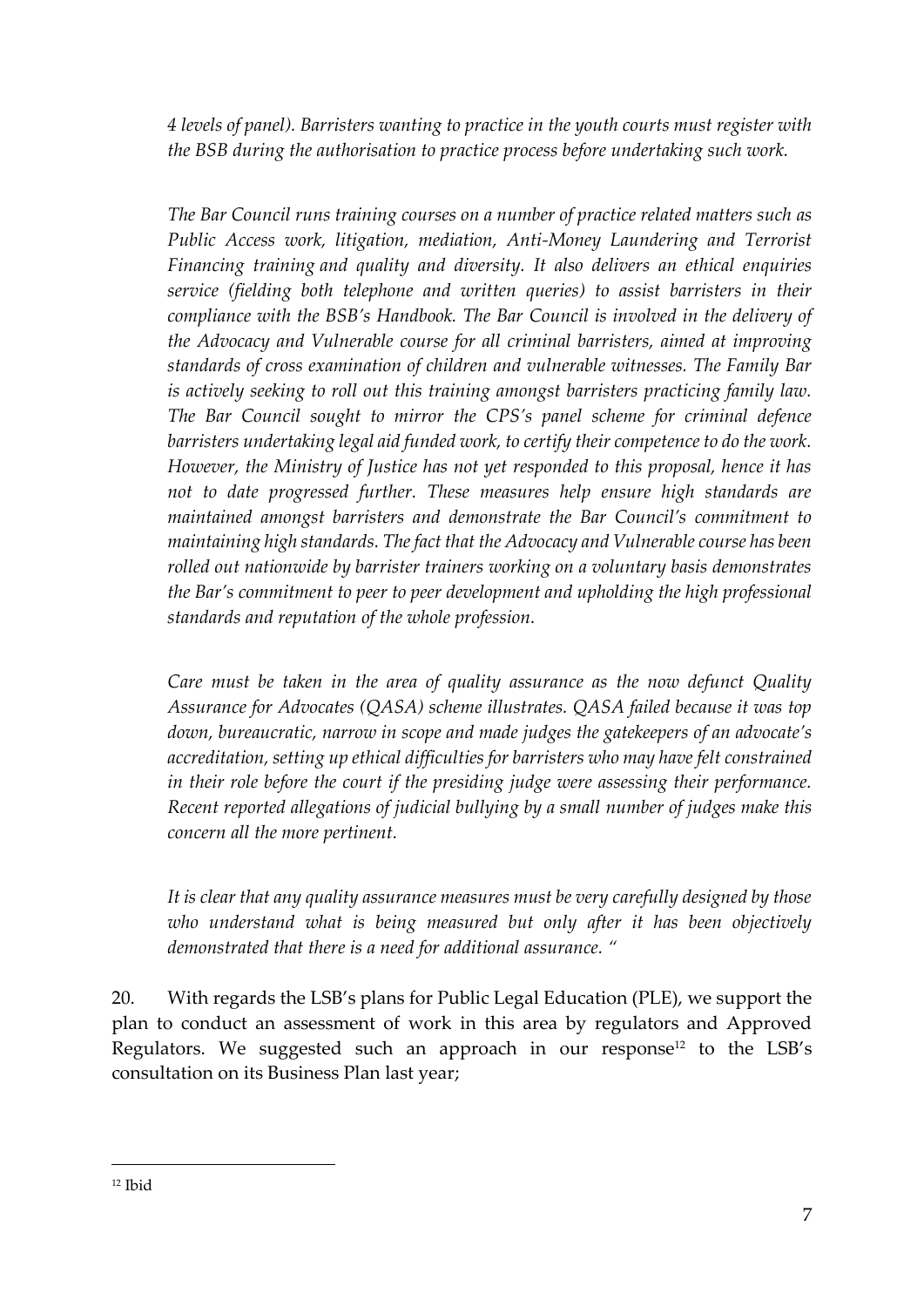*"We fully support the rationale that public legal education (PLE) helps citizens better understand when a legal issue arises and to seek legal assistance where required as well as helping them understand their rights and duties. We share the LSB's aim of increasing the public's legal capability and run a number of programmes to achieve this aim. However, the LSB is correct in recognising that a lot of organisations do a lot of work on PLE and we therefore agree with them that they must first understand the context and assess whether there are any gaps or deficiencies before planning any action. There is a risk, in this crowded market, of duplication, that would naturally be inappropriate use of the profession's funds. To avoid this occurring, we would be very happy to explain to the LSB the work that we do in this area.* 

*We also believe that the Bar Council and other representative bodies are uniquely placed to deliver PLE given their established links to third sector organisations that work in this area and ready access to legal professionals, who in the case of barristers, mainly deliver the training on a pro bono basis and speak with authority on the subject."*

21. We support the LSB's aims to maximise the utility of its recently published survey of individual consumers as well as its plans to prepare for a further survey focussed on small businesses.

22. We are pleased to see that the LSB has considered the impact of Brexit on legal sector regulation.

#### **Question 6 – Do you have any comments on our proposed budget for 2020/21?**

23. We support the year on year decrease that the LSB' has achieved in its budget in recent years and encourage it to keep costs down. As ever, we would like to remind the LSB that its budget is funded by the profession and therefore there is a need to keep any increases in its budget to a minimum and for them to be justified. Any increase in fees for the profession can have an impact on recruitment and retention at the Bar and may be eventually be passed onto the consumer in the form of higher fees.

**Question 7 – Please identify any elements of our business plan that you think present an opportunity for more detailed dialogue and/or joint working between your organisation and the LSB.** 

24. The most obvious areas for collaboration are PLE and research. We are already collaborating on this year's Justice Week and would welcome a discussion about further areas where a joined-up approach may be beneficial.